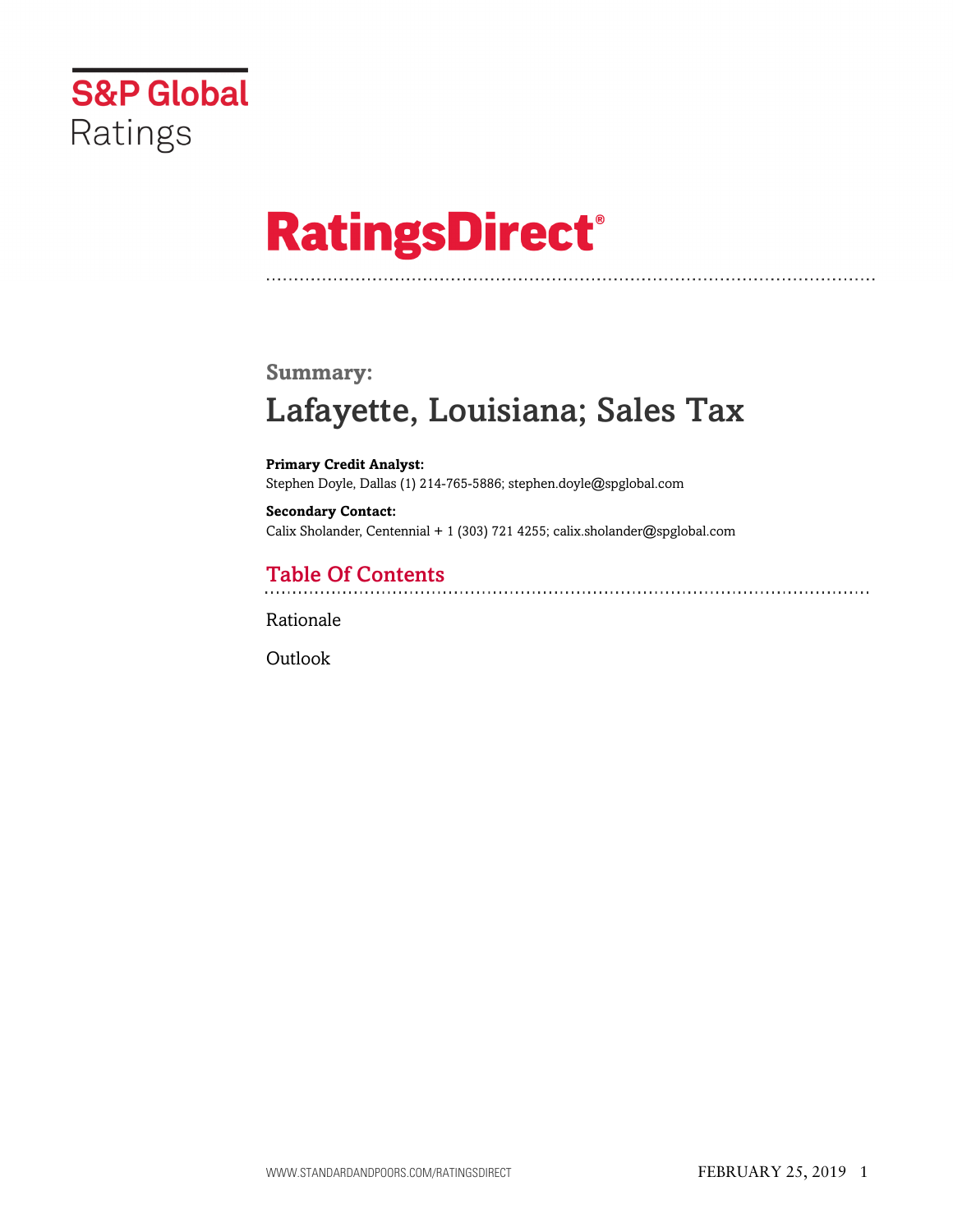# **Summary:** Lafayette, Louisiana; Sales Tax

#### Credit Profile

US\$30.0 mil pub imp sales tax bnds ser 2019A due 05/01/2044 *Long Term Rating* New New AA/Stable AA/Stable New New A

## <span id="page-1-0"></span>Rationale

S&P Global Ratings assigned its 'AA' rating and stable outlook to Lafayette, La.'s series 2019A public improvement sales tax revenue bonds.

The city's net direct debt is roughly \$250 million.

A first-lien revenue pledge, generated by a 1% sales-and-use tax collected by the city, originally authorized in 1985, secures the series 2019A bonds. We note the pledge excludes the sales tax on food and prescription drugs.

We rate the bonds under our criteria, titled "Priority-Lien Tax Revenue Debt," published Oct. 22, 2018, on RatingsDirect, which factors in both the strength and stability of pledged revenue, as well as the general credit quality of the municipality where taxes are distributed or collected (the obligor's creditworthiness).

We understand officials intend to use series 2019A bond proceeds to fund various capital projects, including road, bridge, and drainage improvements.

Key credit considerations include the city's:

- Consistent expansion of its economy, supported by its role as a regional commercial-retail and economic center;
- Low revenue volatility, supported by a stable consumer-retail sales tax base; and
- Maintenance of, at least, strong coverage.

Despite the city's additional parity debt plans within the next two years, we think the city's underlying economic strength and moderate-to-low volatility ensure coverage will likely remain strong during the next two years. Lafayette's general creditworthiness supports the bond rating. Although the city has exhibited overall financial stability and economic fundamentals are relatively strong and positive, we believe its weak debt-and-liability profile limits financial flexibility. The priority-lien rating on these bonds is not limited by our view of the obligor's general creditworthiness.

#### Economic fundamentals: adequate-to-strong

Lafayette, with a population estimate of 129,468, is the fourth-most populated municipality in Louisiana. The city is in south-central Louisiana, roughly 30 miles north of the Gulf of Mexico. The city serves as a regional economic center (education, medical services, and retail) for the surrounding parishes. Historically, the oil-and-gas sector anchors the city's economy, which has diversified into the retail, service, commercial, education, health-care, technology, and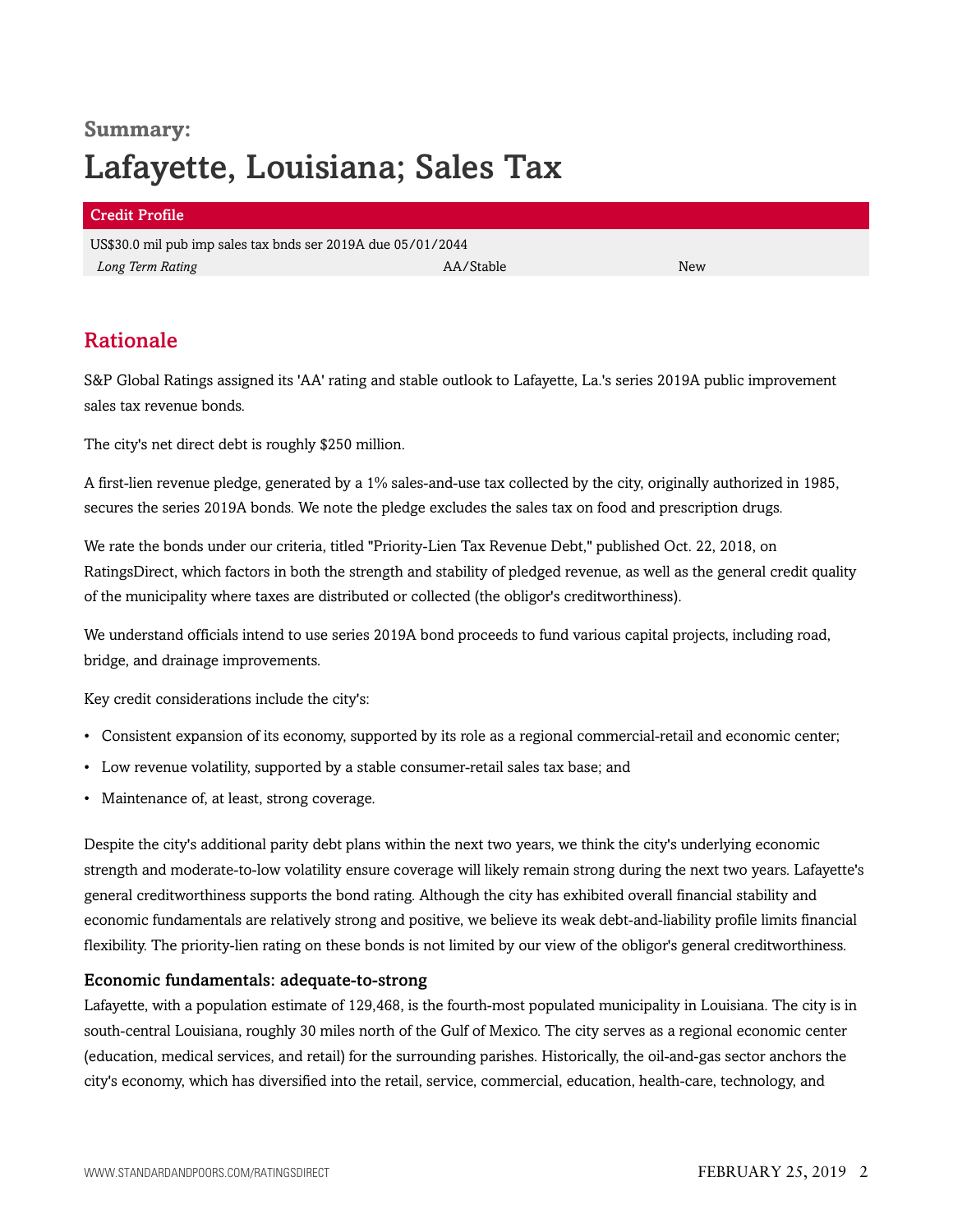manufacturing sectors. As of 2018, the tax base is diverse with the leading taxpayers representing 7% of assessed value. While three of the leading taxpayers are in the oil-and-gas industry, which is prone to volatility, we expect the tax base to remain relatively stable due to its diversity.

Market value has grown consistently by an average of 5% per year for the past three years to \$14.1 billion in fiscal 2017, which equates to a strong, in our opinion, \$109,052 per capita. However, we note market value per capita is inflated due to a relatively large tax base compared to the population. Income for Lafayette residents, measured by per capita effective buying income, is adequate at roughly 88% of the national level. Unemployment currently exceeds the national average at 5.1%. However, officials expect unemployment to improve during the next two years because they expect the addition of numerous jobs to the technology sector.

#### Coverage and liquidity: strong

Given the city's additional plans to issue parity debt within the next two years, we based our coverage assessment on the additional bonds test. Although the city plans to issue additional parity debt for the 1961 pledge, issuing between \$20 million and \$40 million within the next two years, we expect maximum annual debt service (MADS) coverage to exceed 2x. Despite the additional bonds test requirement of 1.5x MADS, the city has exceeded this requirement during the past 10 years, maintaining at least 1.9x annual debt service and 2.2x MADS for both pledges. Furthermore, additional debt assumptions are conservative; the city will likely issue less than the projected amount, allowing coverage to remain strong.

For the city's 1961 pledge, tax collections totaled \$43 million in fiscal 2017, providing 3.15x MADS, which occurs in fiscal 2022. For the city's 1985 pledge, tax collections totaled \$36.5 million in fiscal 2017; city estimates have collections at \$36.2 million for fiscal 2018, providing roughly 2.8x MADS, which occurs in fiscal 2020 and includes the series 2019A issuance. While pledged revenue for fiscal 2018 remained relatively flat, the city expects 1%-2% growth for the 1961 and 1985 pledges, respectively.

Liquidity is provided through a debt-service-reserve fund funded at the standard three-pronged test, which is the least of MADS, 125% of average annual debt service, or 10% of par. With very strong coverage and a low volatility assessment based on our view of the dependability of sales taxes, there is no downward adjustment to the very strong coverage score that would indicate potential liquidity pressure.

#### Volatility: moderate-to-low

We assess the volatility of revenue to determine the likelihood of revenue availability during different economic cycles. We have two levels of volatility assessment: macro and micro.

Our macro volatility assessment begins with an assessment of the historical volatility of the taxed economic activity and includes an analysis of societal, demographic, political, and other factors that could affect these activities. Based on the variance of national economic activity we believe most closely represents the taxing base over multiple economic cycles, we use historical volatility to inform our opinion of future volatility. To determine our view of sales tax volatility, we used total sales data from the U.S. Census Bureau for 1993-2014.

On a micro level, there is an external influence we think worsens the macro assessment of low volatility. Most sales tax revenue comes from consumer goods; retail stores; and restaurants, which mitigates the risk of sales tax volatility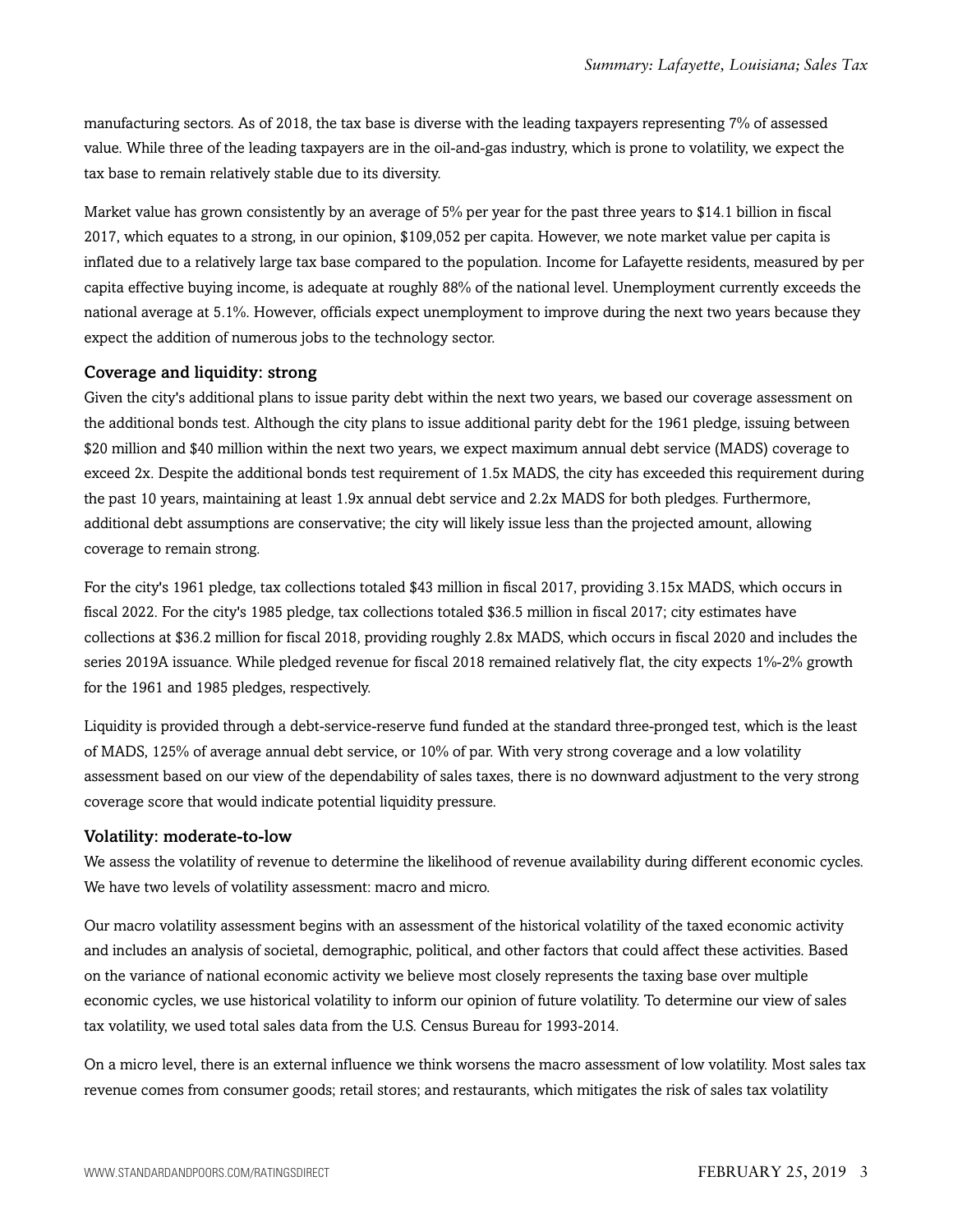during economically challenging times. However, the city's sales tax declined by roughly 4% during the downturn in the oil-and-gas industry in fiscal years 2009 and 2016 due to some concentration in the energy industry. While we recognize this minor volatility in sales tax revenue, we note Lafayette's sales tax revenue has generally increased during the past 10 years. Furthermore, the city expects additional sales tax revenue growth once the state begins collecting online sales tax revenue. Given these factors, we expect sales tax collections within Lafayette will likely remain relatively stable throughout economic cycles.

#### Obligor linkage: close

All sales taxes are collected by Lafayette Parish School Board's sales tax division and distributed directly to the city monthly. Once collected, the city distributes funds to trustees. Under our criteria, we believe pledged revenue has exposure to operating risk and bond provisions are less restrictive with respect to revenue collection and distribution. We believe this increases the linkage between the priority-lien pledge and the obligor's creditworthiness, which is indicative of the degree of exposure of the pledged revenue stream to the obligor's operating risks.

#### Rating linkage to Lafayette

We assess the city's general operations because we view overall creditworthiness as a key determinant of an obligor's ability to pay all of its obligations, including special-tax-secured bonds.

The city's economic growth supports adequate budgetary performance, very strong flexibility, and very strong liquidity. Management's conservative budget assumptions and good practices and policies led to operating surpluses from fiscal years 2015-2017. For fiscal 2017, the city reported a 4.2% general fund surplus and a 6.6% total governmental-funds surplus, which boosted available reserves to 49.7% of operating expenditures.

However, based on fiscal 2018 unaudited results and the fiscal 2019 budget, we expect budgetary results to deteriorate somewhat from fiscal 2017. For fiscal 2018, the city expects to report breakeven operating results. In fiscal 2019, it plans to draw down roughly \$5 million, or 3.5% of operating expenditures. Since current reserves exceed the city's administrative reserve policy of maintaining 20% of operating expenditures, the city council approved this spend down to fund one-time expenditures and salary increases in fiscal 2019. While the city could draw down reserves further during the next few fiscal years, it intends to maintain at least \$40 million in reserve for the next two fiscal years.

In our view, the city's debt-and-contingent-liability profile is very weak with net direct debt at 134% of revenue and total governmental-funds debt service at 17.8% of governmental funds expenditures. In addition, the city's unfunded retirement liabilities, with a 63% funded ratio, place a burden on financial performance we expect to grow during the next few fiscal years; we view this as a limiting factor that constrains credit quality. Should revenue growth fail to keep pace with growing pension costs, it could create an operating imbalance that would further pressure the credit.

### <span id="page-3-0"></span>**Outlook**

The stable outlook reflects S&P Global Ratings' view of very strong coverage based on the most recent full year of pledged revenue collections, supported by strong sales tax revenue collections. We believe the city's role as a regional economic hub for the surrounding parishes provides additional rating stability. We do not expect to change the rating during the two-year outlook period. However, under our criteria, there is a link between the attributes of the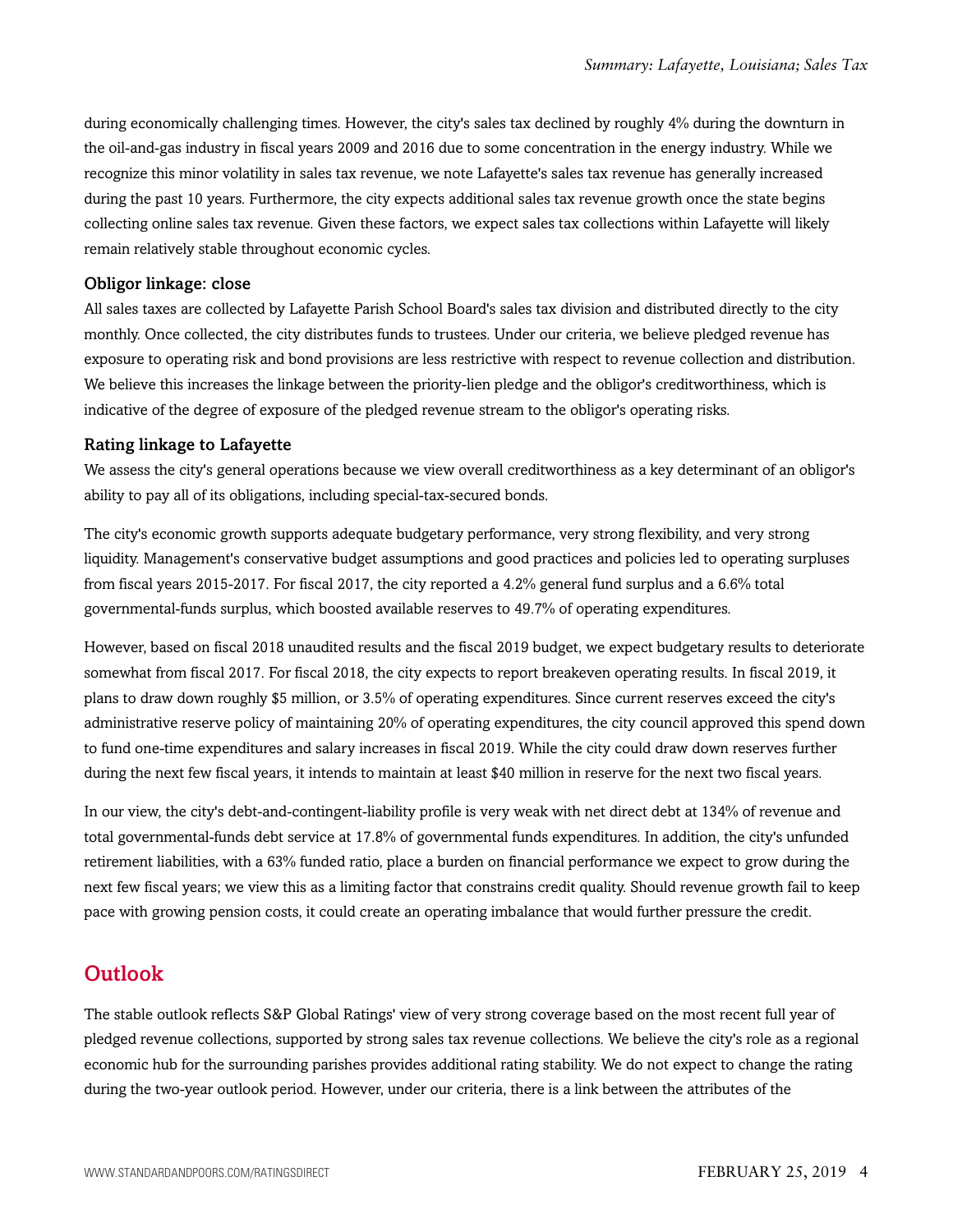priority-lien pledge and the obligor's creditworthiness. Therefore, in some cases, the obligor's creditworthiness could dictate or limit movement in the priority-lien rating.

#### Upside scenario

We could raise the rating if economic fundamentals were to improve to levels we consider comparable with higher-rated peers.

#### Downside scenario

We could lower the rating if revenue volatility, an economic downturn, or additional bond issuance were to dilute coverage substantially or if the obligor's creditworthiness were to deteriorate materially.

Certain terms used in this report, particularly certain adjectives used to express our view on rating relevant factors, have specific meanings ascribed to them in our criteria, and should therefore be read in conjunction with such criteria. Please see Ratings Criteria at www.standardandpoors.com for further information. Complete ratings information is available to subscribers of RatingsDirect at www.capitaliq.com. All ratings affected by this rating action can be found on S&P Global Ratings' public website at www.standardandpoors.com. Use the Ratings search box located in the left column.